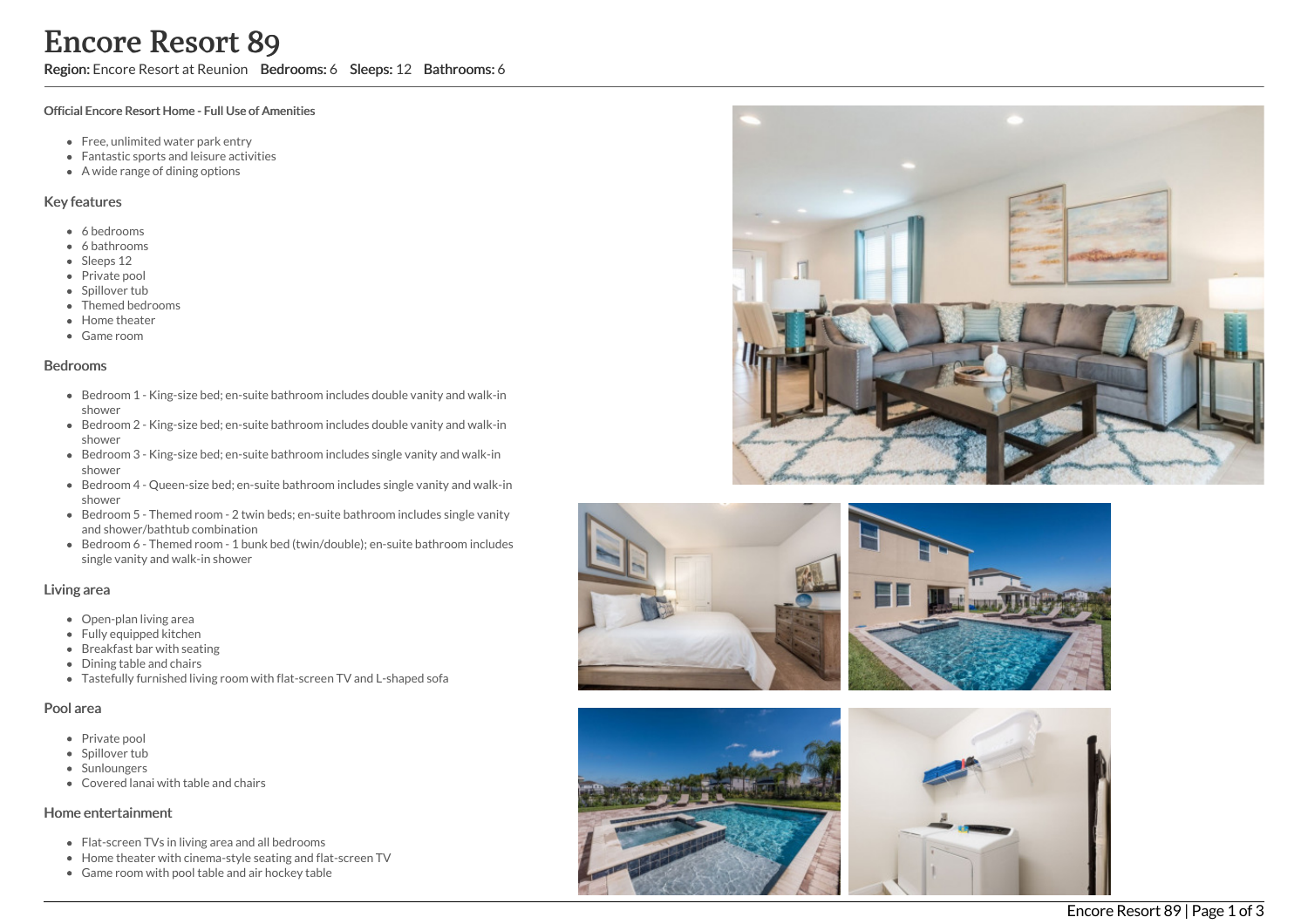### General

- Air conditioning throughout
- Complimentary wifi
- Bedding and towels included
- Private parking

# Laundry room

- Washer and dryer
- Iron and ironing board

# Children's equipment available for hire

- Crib
- Stroller
- $\bullet$  High chair
- Pack and play

# Places of interest

- Golf courses 4 miles
- Supermarket 2 miles
- $\bullet$  Shopping mall 4 miles
- Disney World 7 miles
- $\bullet$  Seaworld 14 miles
- Universal Studios 20 miles
- Legoland 30 miles
- Airport 26 miles
- Beaches 75 miles